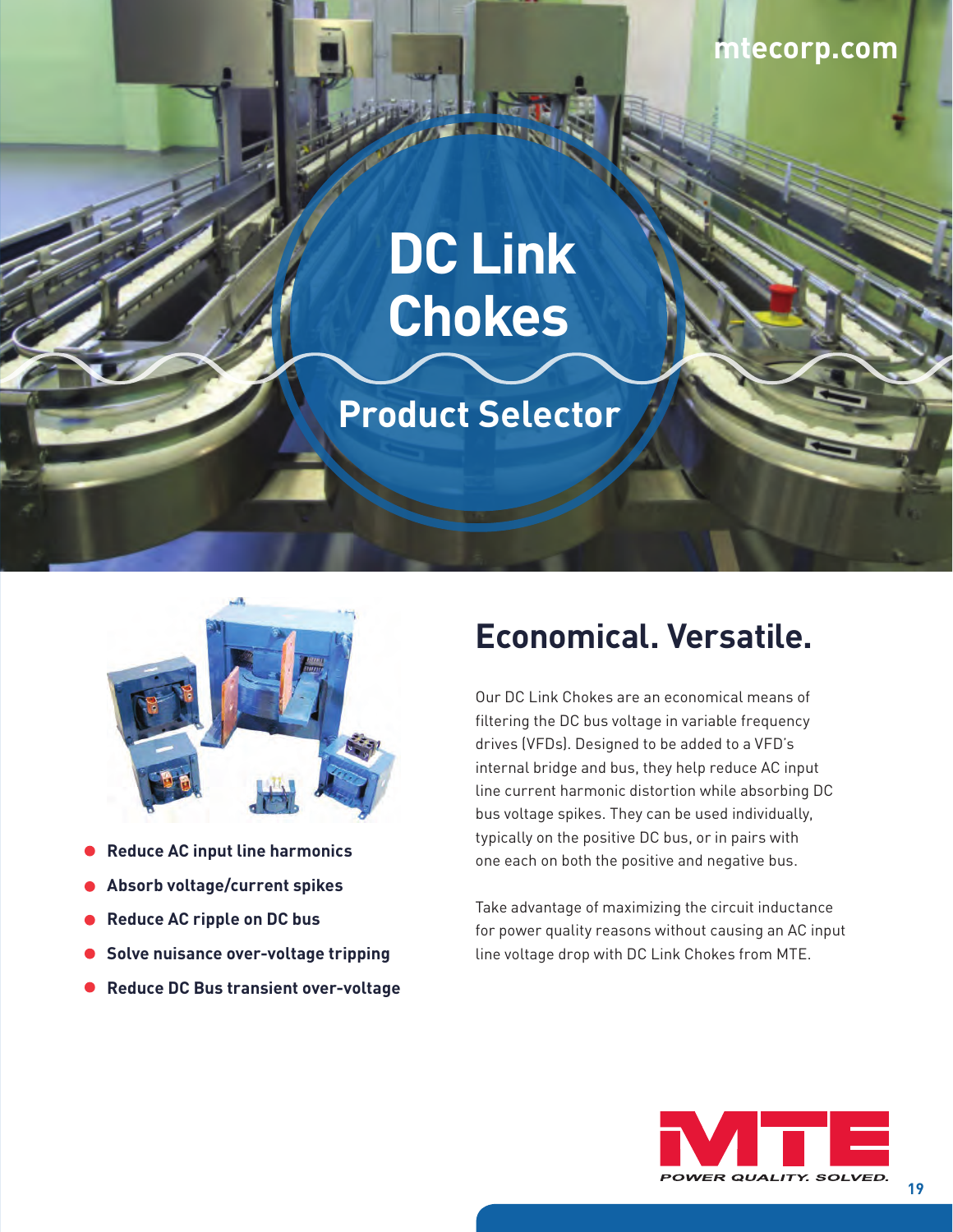**An economical and versatile solution to solving power quality problems.**

The ability of our DC Link Chokes to be used across multiple applications is just one reason these chokes stand above the rest. With factory capabilities to customize mounting, inductance, current or ripple requirements, our DC Link Chokes will meet all of your needs.

**Solid copper** box lug type available on most sizes.

**Specially constructed** and epoxy impregnated for low noise.

**Series A** link chokes are also available in NEMA 1-2 or NEMA 3R enclosures upon request.



#### Performance Specifications

| <b>Component Recognized</b> | UL-508 (File #E180243) |
|-----------------------------|------------------------|
| Maximum Voltage             | <b>1000VDC</b>         |
| Ripple Frequency            | 300 Hz or 360 Hz       |
| <b>Ambient Temperature</b>  | $40^{\circ}$ C         |
| <b>Ripple Current</b>       | 10% peak-to-peak       |
| <b>Insulation System</b>    | <b>Class B (130C)</b>  |

Final product specifications subject to change at any time.



## **Understanding the DC Link Choke Series RB Part Number: \_ \_ \_ \_ RB 00 X**



1, 2, 3, 4 (1 is lowest value)

**• AC PWM inverters/drives**

**• Electrical vehicle inverters**

**• DC to AC inverters**

**• Variable frequency motor drives**

 **Useful Applications**